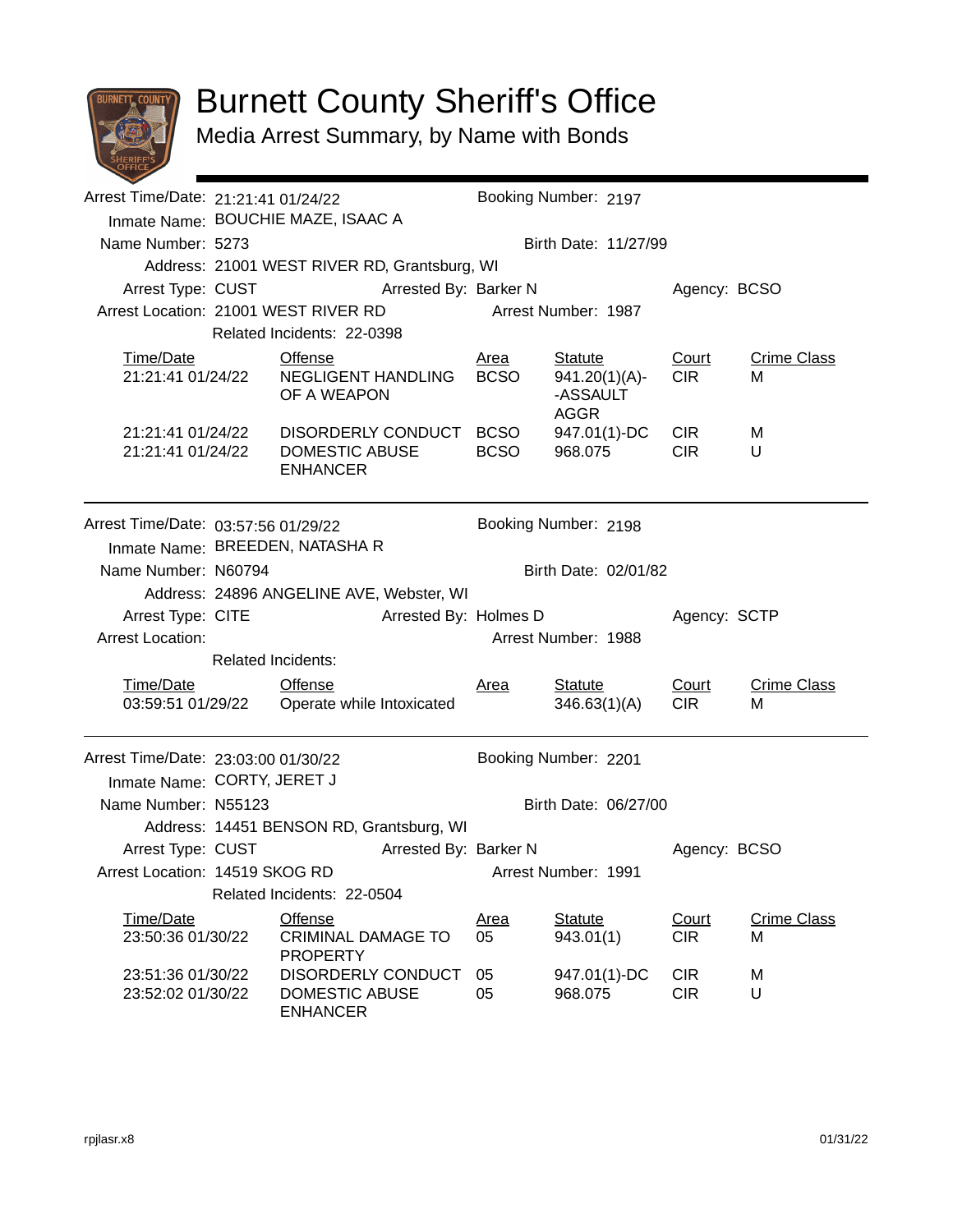| Arrest Time/Date: 18:14:10 01/24/22                                      |                                                                                               |                                                                        |                     |                                 |                          |                         |  |  |  |
|--------------------------------------------------------------------------|-----------------------------------------------------------------------------------------------|------------------------------------------------------------------------|---------------------|---------------------------------|--------------------------|-------------------------|--|--|--|
|                                                                          |                                                                                               |                                                                        |                     |                                 |                          | Booking Number: 2196    |  |  |  |
|                                                                          | Inmate Name: JOHNSON, JESSICA M                                                               |                                                                        |                     |                                 |                          |                         |  |  |  |
| Name Number: N10820                                                      |                                                                                               |                                                                        |                     | Birth Date: 03/10/79            |                          |                         |  |  |  |
|                                                                          |                                                                                               | Address: 3321 BILLYBOY LN, Shell Lake, WI                              |                     |                                 |                          |                         |  |  |  |
| Arrest Type: CUST                                                        |                                                                                               | Arrested By: M Sella                                                   |                     | Agency: BCSO                    |                          |                         |  |  |  |
| Arrest Location: 23855 COUNTY RD H                                       |                                                                                               |                                                                        | Arrest Number: 1986 |                                 |                          |                         |  |  |  |
|                                                                          |                                                                                               | Related Incidents: 22-0391                                             |                     |                                 |                          |                         |  |  |  |
| Time/Date<br>00:00:00 01/24/22<br>00:00:00 01/24/22<br>00:00:00 01/24/22 |                                                                                               | <b>Offense</b><br>POSSESSION OF<br><b>METHAMPHETAMINE</b>              | <u>Area</u><br>12   | <b>Statute</b><br>961.41(3G)(G) | Court<br><b>CIR</b>      | <b>Crime Class</b><br>F |  |  |  |
|                                                                          |                                                                                               | BAIL JUMPING - FELONY 12<br>POSSESSION OF DRUG<br><b>PARAPHERNALIA</b> | 12                  | 946.49(1)(B)<br>961.573(1)      | <b>CIR</b><br><b>CIR</b> | F<br>U                  |  |  |  |
|                                                                          | Booking Number: 2200<br>Arrest Time/Date: 21:00:44 01/30/22<br>Inmate Name: NELSON, BRANDYN J |                                                                        |                     |                                 |                          |                         |  |  |  |
|                                                                          |                                                                                               |                                                                        |                     |                                 |                          |                         |  |  |  |
| Name Number: N63579                                                      | Birth Date: 08/31/89                                                                          |                                                                        |                     |                                 |                          |                         |  |  |  |
|                                                                          |                                                                                               | Address: 6744 JAMESWAY RD, Siren, WI                                   |                     |                                 |                          |                         |  |  |  |
|                                                                          |                                                                                               | Arrest Type: CUST Arrested By: Barker N                                |                     |                                 |                          | Agency: BCSO            |  |  |  |
| Arrest Location: 6744 JAMESWAY RD                                        |                                                                                               |                                                                        | Arrest Number: 1990 |                                 |                          |                         |  |  |  |
|                                                                          |                                                                                               | Related Incidents: 22-0507                                             |                     |                                 |                          |                         |  |  |  |
| Time/Date                                                                |                                                                                               | <b>Offense</b>                                                         | <u>Area</u>         | <b>Statute</b>                  | Court                    | <b>Crime Class</b>      |  |  |  |
| 21:00:44 01/30/22<br>21:00:44 01/30/22                                   |                                                                                               | DISORDERLY CONDUCT<br>DOMESTIC ABUSE                                   | 09                  | 947.01(1)-DC<br>968.075         | <b>CIR</b><br><b>CIR</b> | M                       |  |  |  |
|                                                                          |                                                                                               | <b>ENHANCER</b>                                                        | 09                  |                                 |                          | U                       |  |  |  |
| 21:00:44 01/30/22                                                        |                                                                                               | <b>BATTERY SIMPLE</b><br><b>ASSAULT</b>                                | 09                  | 940.19(1)                       | <b>CIR</b>               | M                       |  |  |  |
| Arrest Time/Date: 17:53:04 01/24/22                                      |                                                                                               |                                                                        |                     | Booking Number: 2195            |                          |                         |  |  |  |
| Inmate Name: OKRAY, JOSEPH A III                                         |                                                                                               |                                                                        |                     |                                 |                          |                         |  |  |  |
| Name Number: N31818                                                      |                                                                                               |                                                                        |                     | Birth Date: 09/18/56            |                          |                         |  |  |  |
|                                                                          |                                                                                               | Address: 23923 COUNTY RD H, Shell Lake, WI                             |                     |                                 |                          |                         |  |  |  |
|                                                                          | Arrest Type: CUST<br>Arrested By: Mangen B                                                    |                                                                        |                     |                                 | Agency: BCSO             |                         |  |  |  |
| Arrest Location: 24653 COUNTY RD X                                       |                                                                                               |                                                                        | Arrest Number: 1985 |                                 |                          |                         |  |  |  |
| Related Incidents: 22-0391                                               |                                                                                               |                                                                        |                     |                                 |                          |                         |  |  |  |
| Time/Date                                                                |                                                                                               | <b>Offense</b>                                                         | Area                | Statute                         | Court                    | <b>Crime Class</b>      |  |  |  |
| 00:00:00 01/24/22                                                        |                                                                                               | BAIL JUMPING - FELONY 07                                               |                     | 946.49(1)(B)                    | <b>CIR</b>               | F                       |  |  |  |
| 00:00:00 01/24/22                                                        |                                                                                               | MAINTAIN DRUG TRAFFIC 07<br><b>PLACE</b>                               |                     | 961.42(1)                       | <b>CIR</b>               | F                       |  |  |  |
| 00:00:00 01/24/22                                                        |                                                                                               | POSSESSION OF<br><b>METHAMPHETAMINE</b>                                | 07                  | 961.41(3G)(G)                   | CIR <sub></sub>          | F                       |  |  |  |